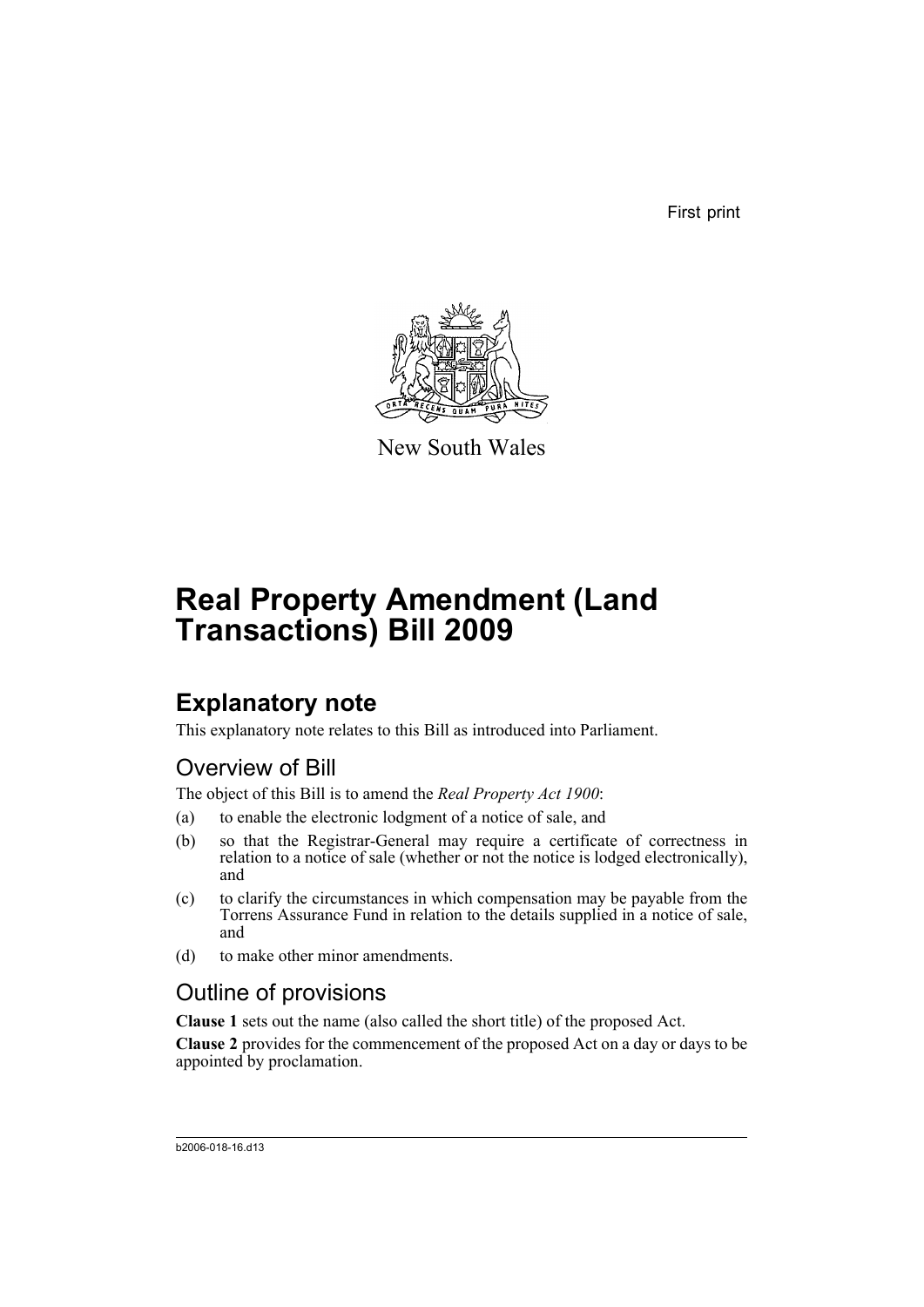Explanatory note

### **Schedule 1 Amendment of Real Property Act 1900 No 25**

Section 39 (1B) of the *Real Property Act 1900* provides that the Registrar-General may:

- (a) refuse to accept for registration certain land dealings or applications relating to a change in the name of a registered proprietor, or
- (b) refuse to register such a dealing or application, or
- (c) reject such a dealing or application,

if it is not accompanied by a fully completed notice in the approved form. The current approved form is known as a notice of sale.

**Schedule 1 [1]** provides that a dealing or application is taken to be accompanied by a notice of sale if, before the presentation of the dealing or application, a notice relating to the dealing or application is lodged electronically in a form and in the manner approved by the Registrar-General.

**Schedule 1 [3]** provides that the Registrar-General may reject, or may refuse to accept or to take any action in relation to, any dealing accompanied by a notice (in accordance with section 39 (1B) of the *Real Property Act 1900*) if a certificate of correctness in relation to that notice is not completed in the specified manner. **Schedule 1 [4]** makes a consequential amendment.

**Schedule 1 [5] and [6]** clarify that compensation is not payable in relation to any loss or damage arising from the provision by the Registrar-General of information supplied in a notice of sale except in relation to an error of the Registrar-General in recording the details supplied in such a notice.

**Schedule 1 [8]** enables regulations of a savings or transitional nature to be made consequent on the enactment of the proposed Act.

**Schedule 1 [9]** contains a transitional provision.

**Schedule 1 [2] and [7]** make statute law revision amendments.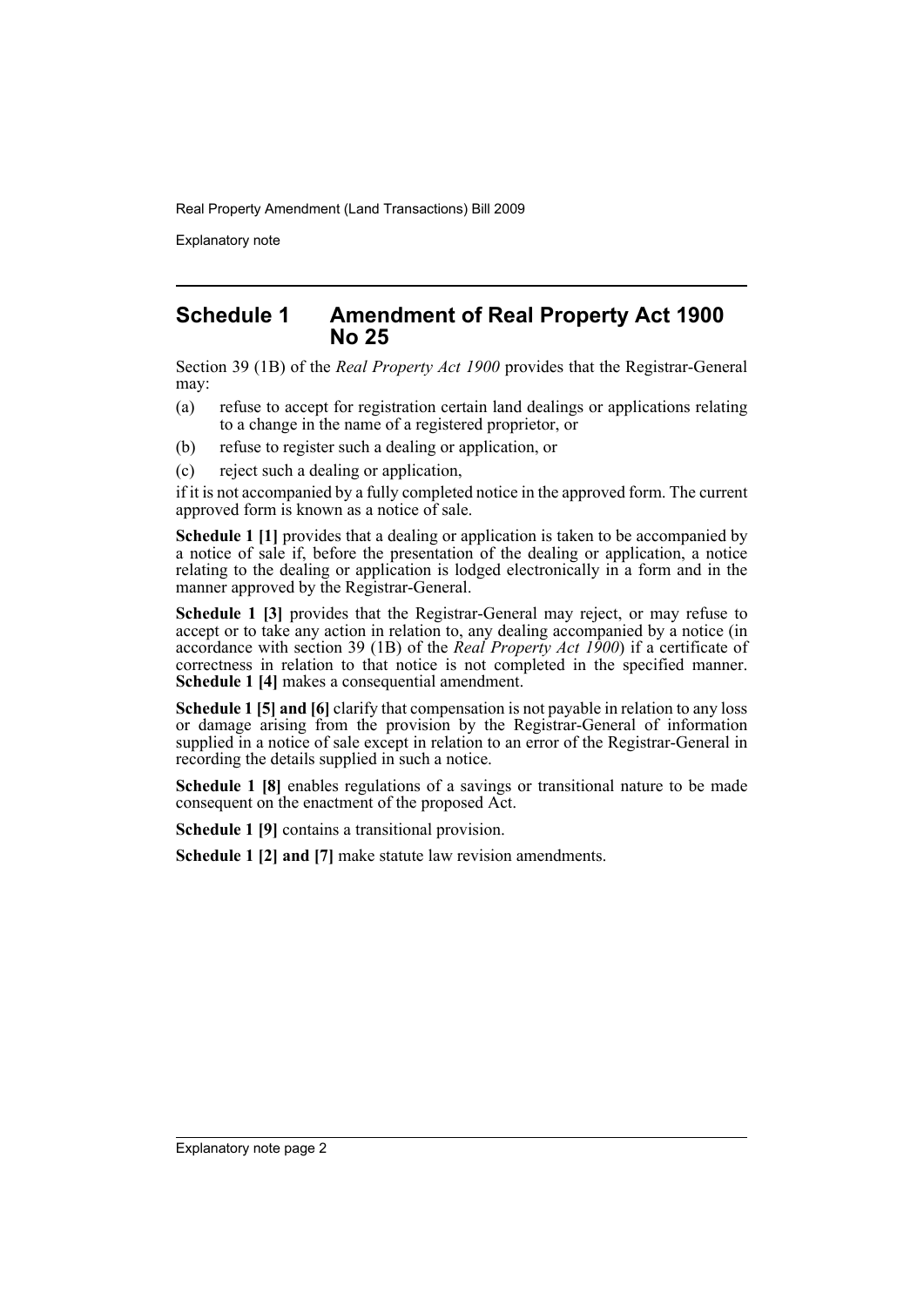First print



New South Wales

# **Real Property Amendment (Land Transactions) Bill 2009**

## **Contents**

|                                                      | Page |
|------------------------------------------------------|------|
| Name of Act                                          |      |
| 2 Commencement                                       |      |
| Schedule 1 Amendment of Real Property Act 1900 No 25 |      |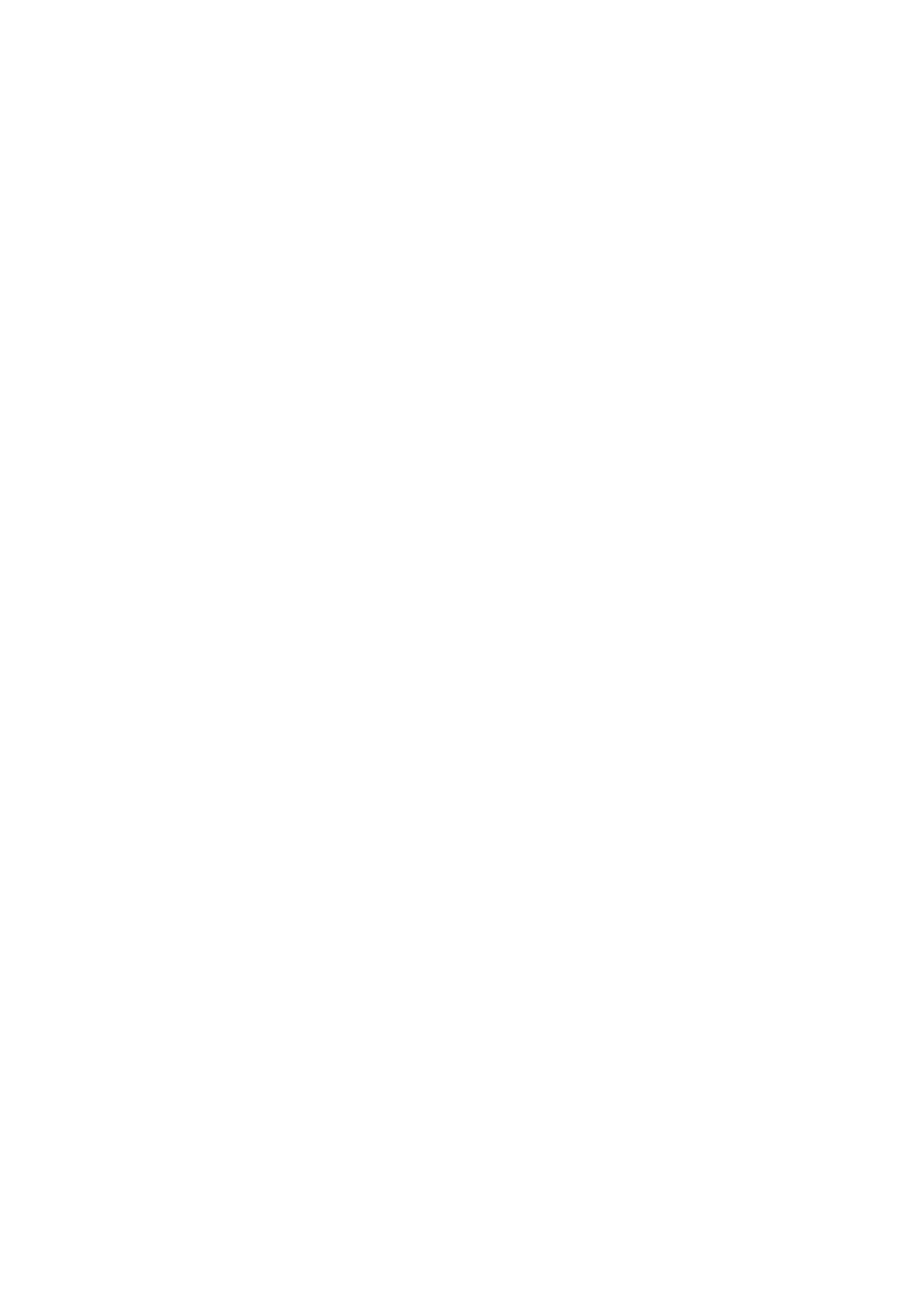

New South Wales

# **Real Property Amendment (Land Transactions) Bill 2009**

No , 2009

### **A Bill for**

An Act to amend the *Real Property Act 1900* in relation to the lodgment and registration of dealings; and for other purposes.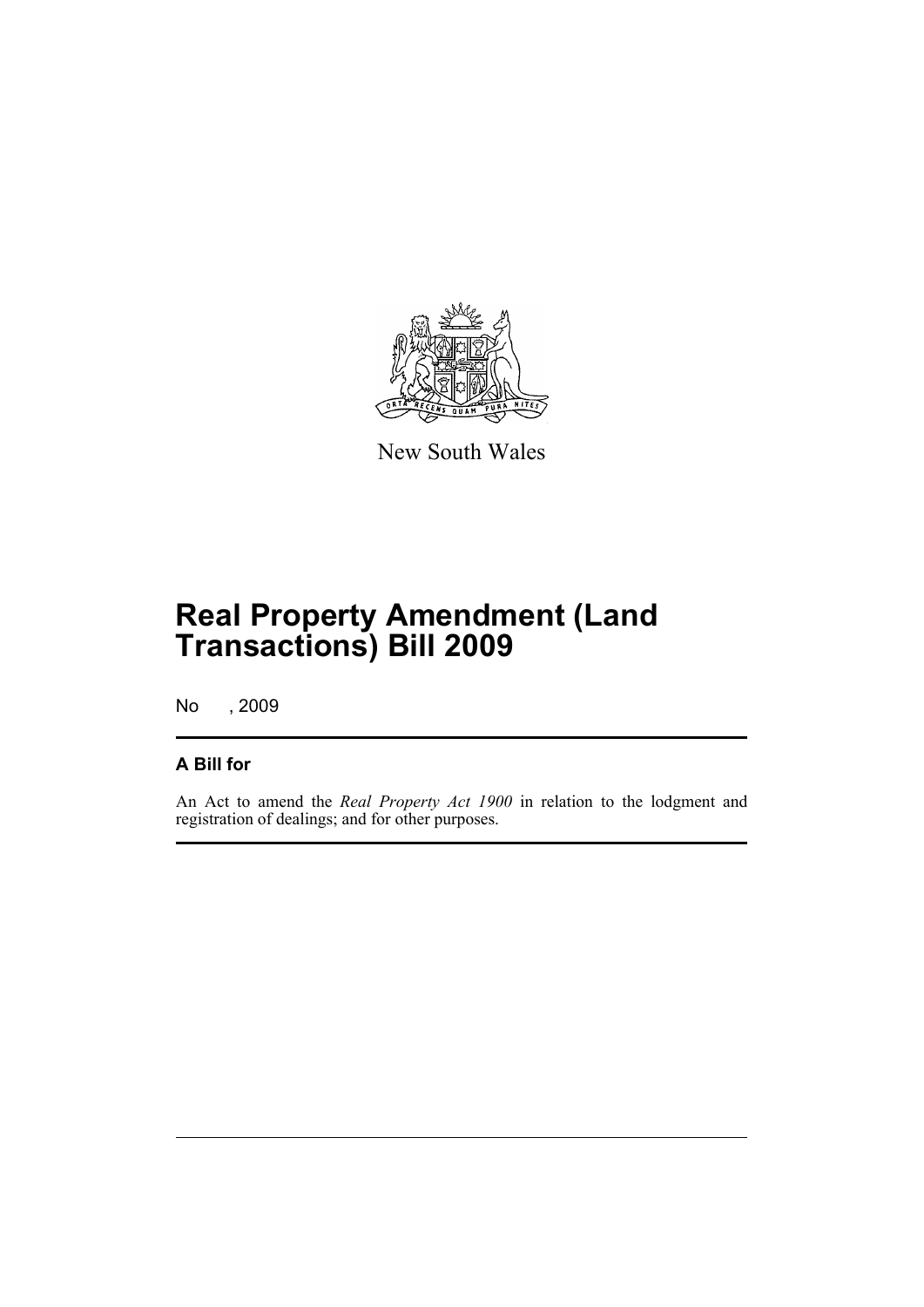<span id="page-5-1"></span><span id="page-5-0"></span>

| The Legislature of New South Wales enacts: |                                                                          |               |
|--------------------------------------------|--------------------------------------------------------------------------|---------------|
| 1                                          | Name of Act                                                              | $\mathcal{P}$ |
|                                            | This Act is the Real Property Amendment (Land Transactions)<br>Act 2009. | 3<br>4        |
|                                            | Commencement                                                             | 5             |
|                                            | This Act commences on a day or days to be appointed by proclamation.     |               |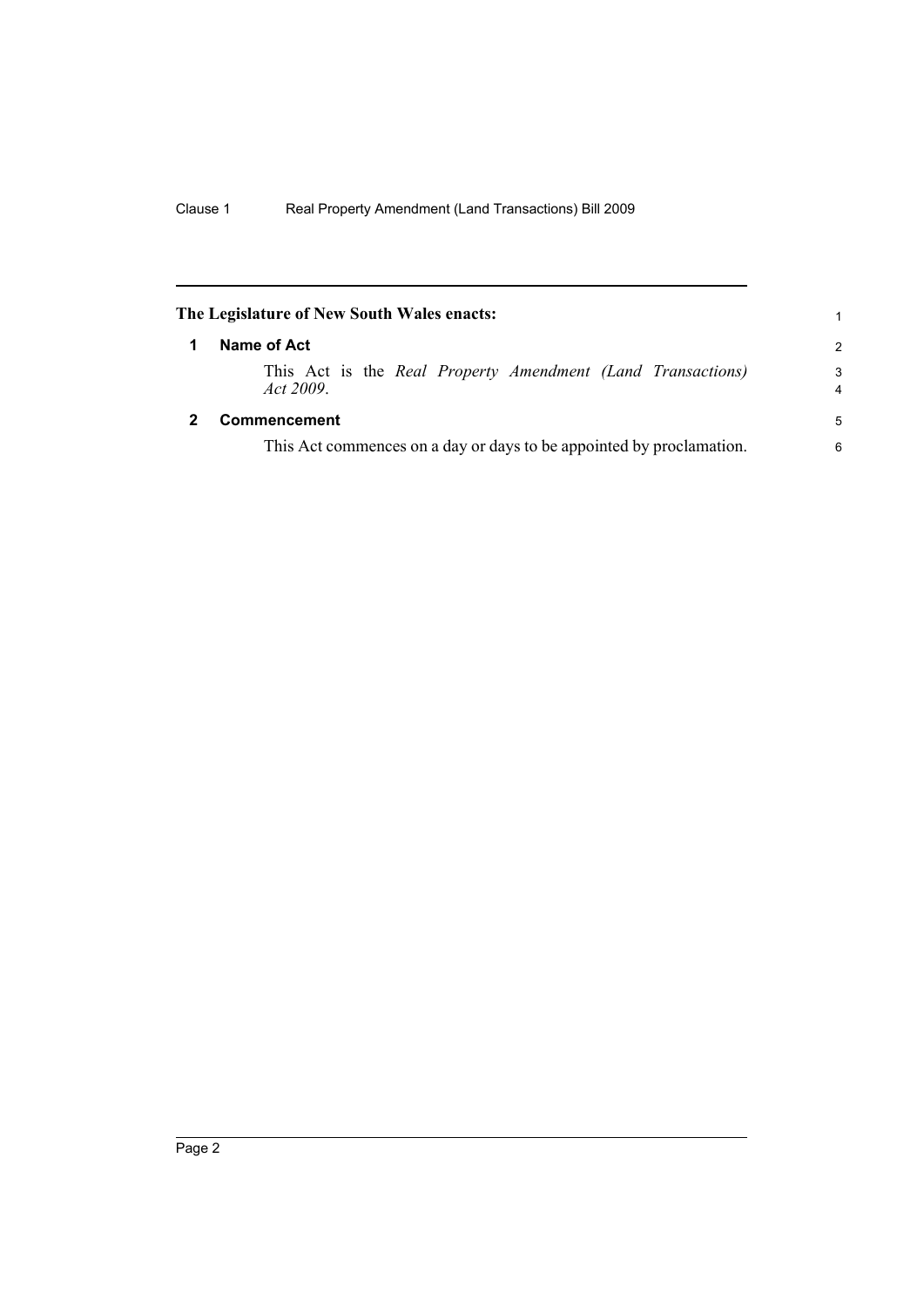Amendment of Real Property Act 1900 No 25 Schedule 1

<span id="page-6-0"></span>

| <b>Schedule 1</b> |                                 |     | <b>Amendment of Real Property Act 1900</b><br><b>No 25</b>                                                                                                                                                                                                                                                                               |                                                                         |
|-------------------|---------------------------------|-----|------------------------------------------------------------------------------------------------------------------------------------------------------------------------------------------------------------------------------------------------------------------------------------------------------------------------------------------|-------------------------------------------------------------------------|
| [1]               |                                 |     | Section 39 Treatment of dealings that do not comply with requirements                                                                                                                                                                                                                                                                    | 3                                                                       |
|                   | Insert after section 39 (1B):   |     |                                                                                                                                                                                                                                                                                                                                          |                                                                         |
|                   | (1C)                            |     | For the purposes of subsection (1B), a dealing or application is<br>taken to be accompanied by a notice in the approved form if,<br>before the presentation of the dealing or application, a notice<br>relating to the dealing or application is lodged electronically in a<br>form and in the manner approved by the Registrar-General. | $\mathbf 5$<br>$\,6\,$<br>$\overline{7}$<br>$\bf 8$<br>$\boldsymbol{9}$ |
| [2]               |                                 |     | <b>Section 117 Certificate of correctness</b>                                                                                                                                                                                                                                                                                            | 10                                                                      |
|                   |                                 |     | Insert "application," after "by whom the" in section $117(1)(a)$ .                                                                                                                                                                                                                                                                       | 11                                                                      |
| $[3]$             | Section 117 (1A) and (1B)       |     |                                                                                                                                                                                                                                                                                                                                          | 12                                                                      |
|                   | Insert after section $117(1)$ : |     |                                                                                                                                                                                                                                                                                                                                          | 13                                                                      |
|                   | (1A)                            |     | The Registrar-General may reject, or may refuse to accept or to<br>take any action in relation to, any dealing accompanied by a<br>notice (in accordance with section 39 (1B)) unless:                                                                                                                                                   | 14<br>15<br>16                                                          |
|                   |                                 | (a) | in the case of a notice lodged electronically—the dealing<br>is accompanied by a certificate to the effect that the notice<br>has been lodged electronically in a form and in the manner<br>approved by the Registrar-General and that the notice is<br>correct for the purposes of this Act, and                                        | 17<br>18<br>19<br>20<br>21                                              |
|                   |                                 | (b) | in any other case—the notice bears a certificate to the<br>effect that the notice is correct for the purposes of this Act.                                                                                                                                                                                                               | 22<br>23                                                                |
|                   | (1B)                            |     | A certificate referred to in subsection (1A) must be signed by:                                                                                                                                                                                                                                                                          | 24                                                                      |
|                   |                                 | (a) | the person lodging the dealing, or                                                                                                                                                                                                                                                                                                       | 25                                                                      |
|                   |                                 | (b) | a party to the dealing, or                                                                                                                                                                                                                                                                                                               | 26                                                                      |
|                   |                                 | (c) | a solicitor or agent acting for the person lodging, or a party<br>to, the dealing.                                                                                                                                                                                                                                                       | 27<br>28                                                                |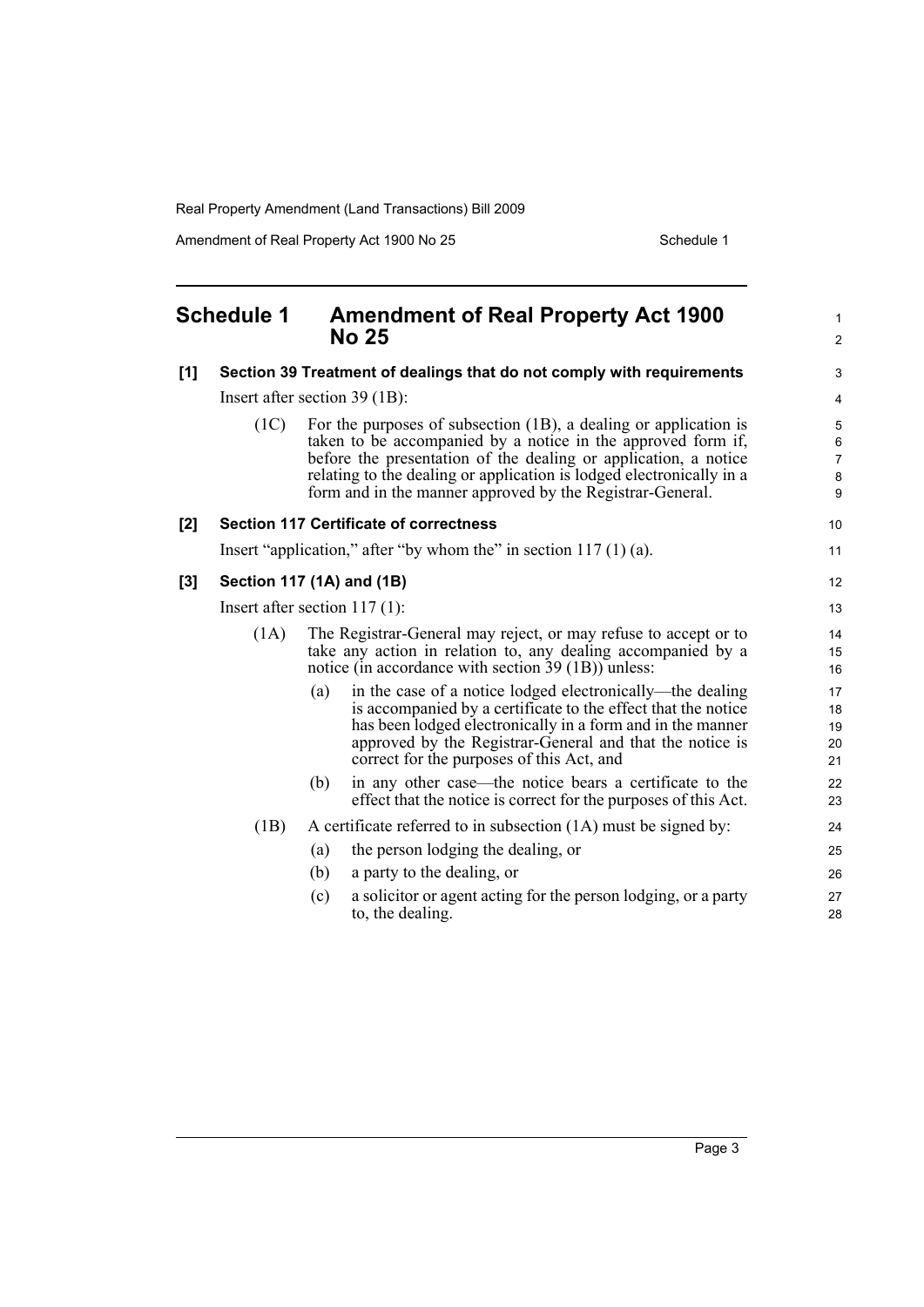Schedule 1 Amendment of Real Property Act 1900 No 25

| [4] | <b>Section 117 (2)</b>                                                                      |                                                                                                                                                                  | 1                    |  |
|-----|---------------------------------------------------------------------------------------------|------------------------------------------------------------------------------------------------------------------------------------------------------------------|----------------------|--|
|     | Omit "any such application, dealing or caveat".                                             |                                                                                                                                                                  |                      |  |
|     | Insert instead "any application, dealing, caveat or notice referred to in this<br>section". |                                                                                                                                                                  |                      |  |
| [5] | Section 129 Circumstances in which compensation payable                                     |                                                                                                                                                                  | 5                    |  |
|     | Insert at the end of section 129 $(1)$ (f):                                                 |                                                                                                                                                                  |                      |  |
|     | <sub>or</sub>                                                                               |                                                                                                                                                                  | $\overline{7}$       |  |
|     | (g)                                                                                         | any error of the Registrar-General in recording details<br>supplied in the notice referred to in section $39(1B)$ ,                                              | 8<br>9               |  |
| [6] | Section 129 (2) (p)<br>Insert at the end of section $129(2)(0)$ :                           |                                                                                                                                                                  | 10                   |  |
|     |                                                                                             |                                                                                                                                                                  | 11                   |  |
|     | , or                                                                                        |                                                                                                                                                                  | 12                   |  |
|     | (p)<br>referred to<br>in<br>subsection $(1)$ $(g)$ ).                                       | where the loss or damage arises from the provision by the<br>Registrar-General of information supplied in the notice<br>section<br>39<br>(subject)<br>(1B)<br>to | 13<br>14<br>15<br>16 |  |
| [7] | <b>Section 144 Regulations</b>                                                              |                                                                                                                                                                  | 17                   |  |
|     | Insert "and" at the end of section $144(1)(a)$ .                                            |                                                                                                                                                                  |                      |  |
| [8] | <b>Schedule 3 Savings and transitional provisions</b>                                       |                                                                                                                                                                  | 19                   |  |
|     | Insert at the end of clause $1(1)$ :                                                        |                                                                                                                                                                  | 20                   |  |
|     | Real Property Amendment (Land Transactions) Act 2009                                        |                                                                                                                                                                  | 21                   |  |